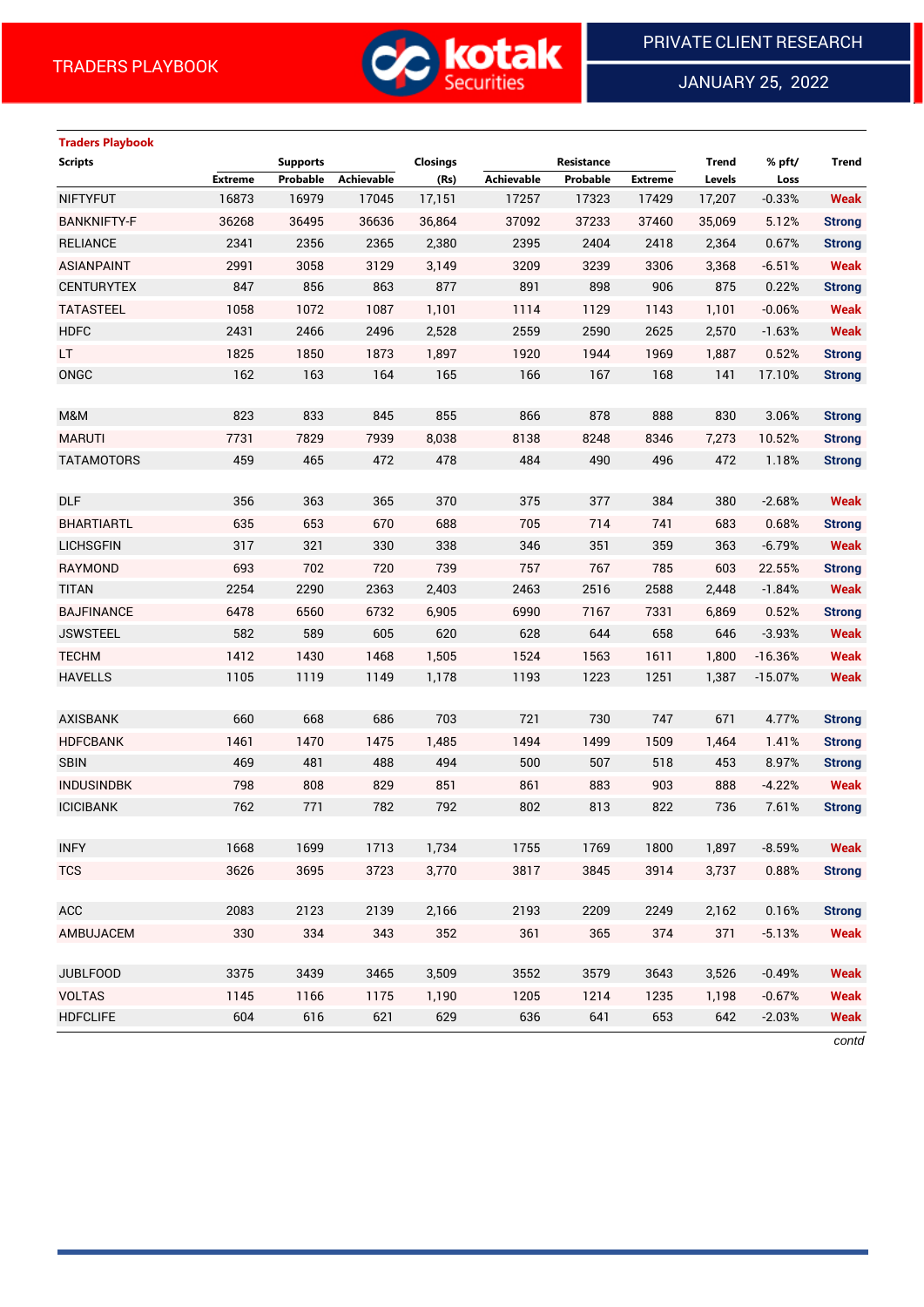### **Closing Pricess**

Closing price is that price at which a scrip closes on the previous day. Traders can start their intraday trade on this level. The stock or index should sustain above or below the closing price else you should exit the trade. Ideally, half a percent should be the stop loss above or below the closing price to enter the trade.

## **Trend**

Trend is the level at which the tendency of Indices and Stocks can be identified. For best results, you can use the 'Trend Remarks' to trade. A 'Weak' trend means that traders can trade with a negative bias. If the trend is 'Strong', you can trade long with a positive bias. Base price should be the closing price.

#### **Achievable (Supp/Resis)**

It is the price which can be achieved if the Index/Stock trades above or below the closing price. During normal course of trading, first levels are important as one can take profits around first resistance and supports levels.

## **Probable (Supp/Resis)**

It's a second resistance/support and can be achieved if stocks/indices are in trending mode. Events can lead stocks and indices to reach these levels.

#### **Extreme levels**

Sometimes, the stocks fall or rise to their average lowest or highest levels FOR THE DAY and that may act as an excellent contra buying or selling opportunity with a stop loss given in the table. This means buying around extreme support and selling around extreme resistance strictly with a given stop loss. For e.g. If the extreme support for Nifty is given at 5605, and in case the market comes down to similar levels, then you can initiate long positions with the given 'stop loss for long' in the column, say at 5585. If it breaks 5585 then the trader must exit the position. This is valid on both the sides.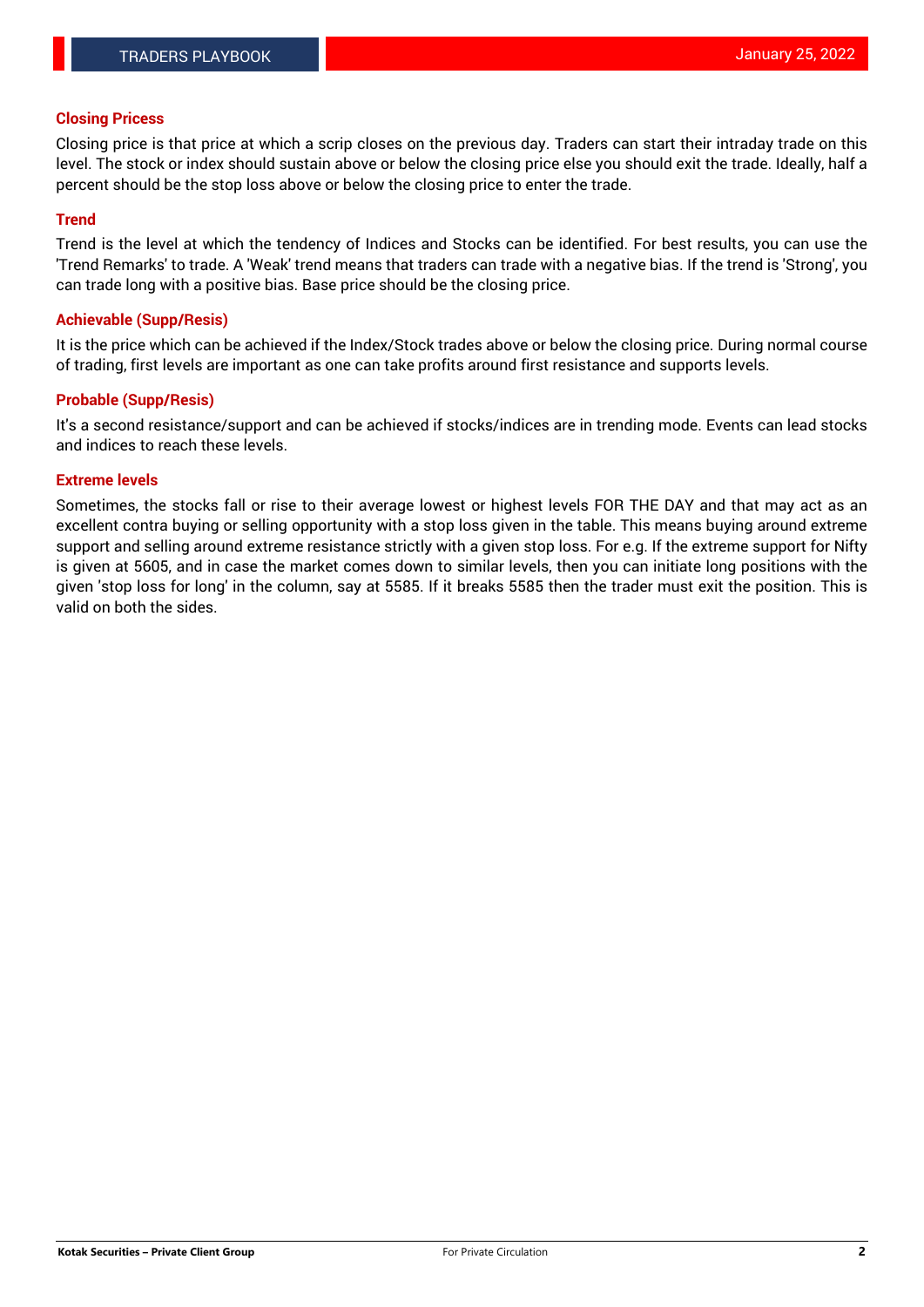# **RATING SCALE (PRIVATE CLIENT GROUP)**

| <b>BUY</b>             | $-$ A condition that indicates a good time to buy a stock. The exact circumstances of the signal will be determined by the indicator that an<br>analyst is using.  |
|------------------------|--------------------------------------------------------------------------------------------------------------------------------------------------------------------|
| <b>SELL</b>            | $-$ A condition that indicates a good time to sell a stock. The exact circumstances of the signal will be determined by the indicator that an<br>analyst is using. |
| <b>Stop Loss Order</b> | - An instruction to the broker to buy or sell stock when it trades beyond a specified price. They serve to either protect your profits or<br>limit your losses.    |

#### **FUNDAMENTAL RESEARCH TEAM (PRIVATE CLIENT GROUP)**

Head of Research **Auto & Auto Ancillary** Transportation, Paints, FMCG Banking & Finance shrikant.chouhan@kotak.com arun.agarwal@kotak.com agarwal.amit@kotak.com Hemali.Dhame@kotak.com +91 22 6218 5408 +91 22 6218 6443 +91 22 6218 6439 +91 22 6218 6433

**Jatin Damania Purvi Shah Rini Mehta K. Kathirvelu** Metals & Mining, Midcap **Pharmaceuticals** Research Associate Support Executive jatin.damania@kotak.com [purvi.shah@kotak.com](mailto:purvi.shah@kotak.com) rini.mehta@kotak.com [k.kathirvelu@kotak.com](mailto:k.kathirvelu@kotak.com) +91 22 6218 6440 +91 22 6218 6432 +91 80801 97299 +91 22 6218 6427

**Sumit Pokharna Pankaj Kumar** Oil and Gas, Information Tech Midcap<br>sumit.pokharna@kotak.com bankair. +91 22 6218 6438 +91 22 6218 6434

sumit.pokharna@kotak.com pankajr.kumar@kotak.com

**Shrikant Chouhan Arun Agarwal Amit Agarwal, CFA Hemali Dhame**

**TECHNICAL RESEARCH TEAM (PRIVATE CLIENT GROUP) Shrikant Chouhan Amol Athawale**<br> **Amol Athawale** @kotak.com **Busisms** Research Ass

[shrikant.chouhan@kotak.com](mailto:shrikant.chouhan@kotak.com) [amol.athawale@kotak.com](mailto:amol.athawale@kotak.com) Research Associate +91 22 6218 5408 +91 20 6620 3350 [sayed.haider@kotak.com](mailto:sayed.haider@kotak.com)

+91 22 62185498

# **DERIVATIVES RESEARCH TEAM (PRIVATE CLIENT GROUP)**

 $+91$  22 6218 5497

**Sahaj Agrawal Prashanth Lalu Prasenjit Biswas, CMT, CFTe** [sahaj.agrawal@kotak.com](mailto:sahaj.agrawal@kotak.com) [prashanth.lalu@kotak.com](mailto:prashanth.lalu@kotak.com) [prasenjit.biswas@kotak.com](mailto:prasenjit.biswas@kotak.com)